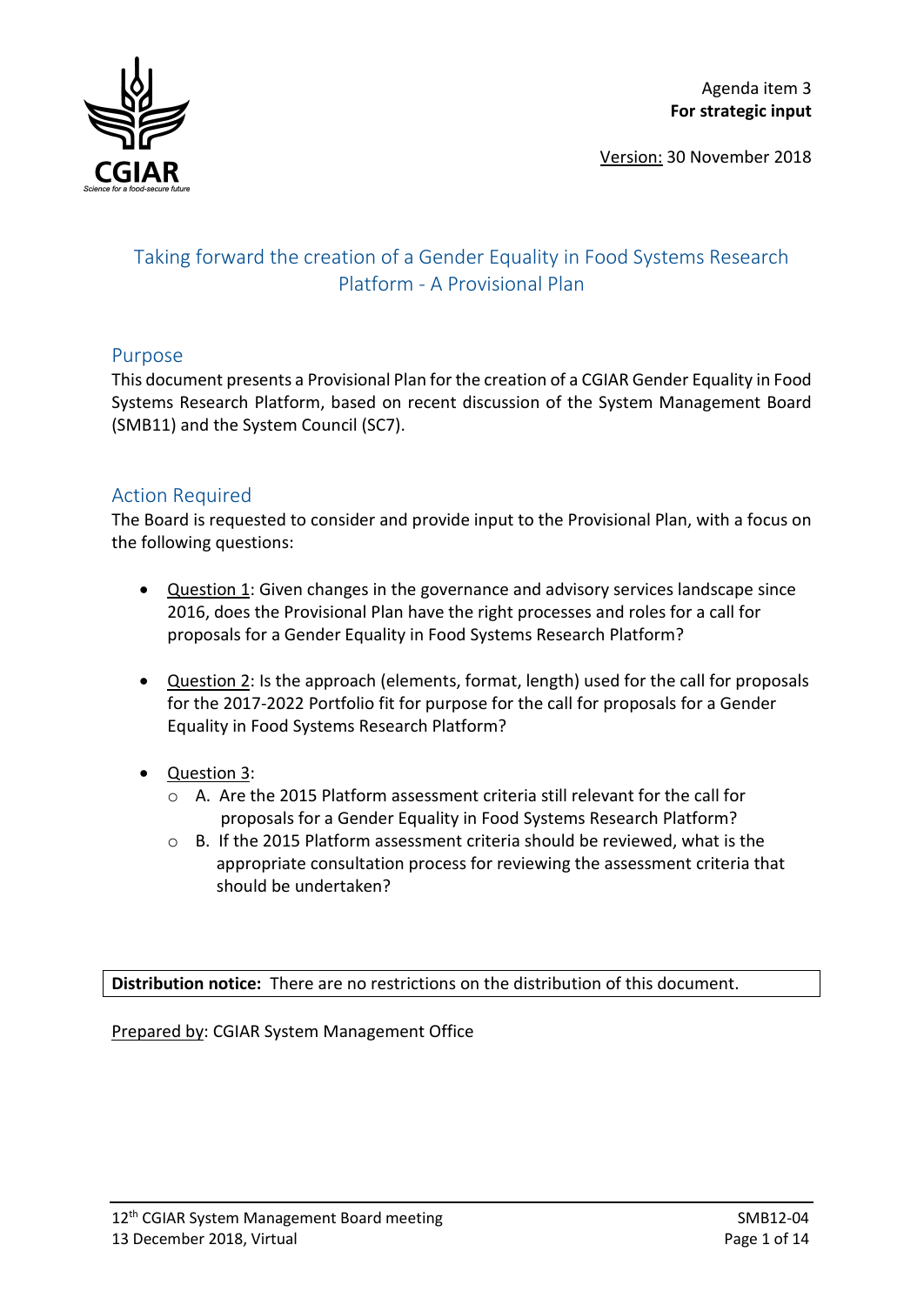## Background

- 1. A 'Collaborative Platform' on gender was established within the CGIAR Research Program on Policies, Institutions and Markets (PIM) as part of the 2017-2022 CGIAR Research Portfolio.
- 2. At the 6<sup>th</sup> System Council meeting, held in Berlin in May 2018, the System Council **endorsed** the concept that the currently named 'CGIAR Collaborative platform for gender research' become elevated to a fully-fledged **CGIAR Platform**, making it of equivalent status to the Excellence in Breeding, Big Data and Genebanks Platforms.
- 3. The various stages in the process between SC6 and this 12<sup>th</sup> System Management Board meeting are outlined in Appendix 1 of this document.
- 4. With effect from 1 January 2019, the mandate of the System's Independent Science for Development Council (ISDC) with respect to 'Guidance for periodic proposal assessment processes', is as follows:

"*The ISDC is responsible for providing strategic guidance and oversight to ensure a robust impartial assessment of the focus, scientific excellence, adequacy of scientific and institutional research resource capacity, and potential for impact of funding requests for research proposals in accordance with the CGIAR Strategy and Results Framework and such other research frameworks intended as mid-term guidance and approved by the System Council on the recommendation of the System Management Board*." (TOR, paragraph 3.5)

### **Further**

*Moderating the proposal review assessment process undertaken by external subject matters experts, which experts are contracted by the Shared Secretariat, to undertake independent proposal assessment. The profile of experts and consequent search process for such experts to undertake proposal assessments will be developed by the ISDC with support from the Shared Secretariat. This process will be informed by suggestions from other bodies as necessary and considering System Council needs and the development relevancy analog. The final selection of experts will be made by the ISDC itself. With respect to the moderation of the expert assessments, Conflicts of Interest of individual ISDC members must be declared with the decision on recusal of individual members from specific expert assessments to be decided by the ISDC Chair and Head, Shared Secretariat*. (TOR, paragraph 3.6 c)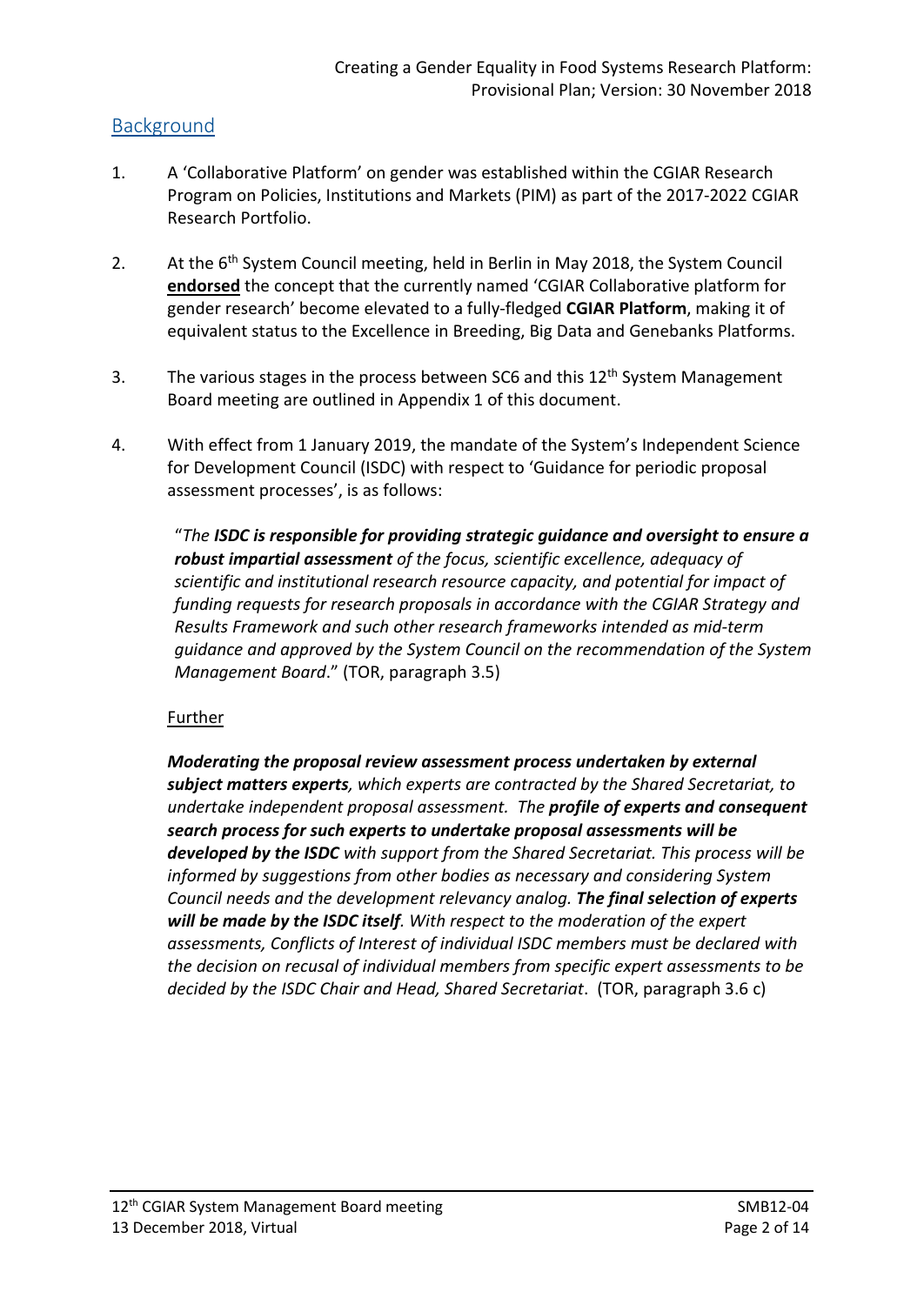## Provisional Plan

A. Establishing proposal submission, assessment and selection processes and responsibilities

Question 1: Given changes in the governance and advisory services landscape since 2016, are these the right processes and roles for a call for proposals for a Gender Equality in Food Systems Research Platform?

#### **Proposal submission**

- 5. According to the endorsed timeline, the call for proposal will be **issued by the System Management Board** immediately after its approval of the call at its 13th meeting on 2-4 April 2019.
- 6. The call for proposals will be issued via:
	- a. Posting on the CGIAR website
	- b. Sharing via email with the Board of Trustees Chairs and Directors General of the 15 CGIAR Centers
- 7. With provision made for a 12-week development timeframe, the submission deadline for the proposals will be 1 July 2019.
- 8. Proposals will be submitted via email to a dedicated email address managed by the System Organization.

#### **Proposal assessment**

- 9. There will be one month from submission of proposals for the assessment of the proposals.
- 10. The results of the proposal review assessment will be shared with the System Management Board for it to determine whether to:
	- a. Select a preferred proposal, based on submitted proposal(s) and assessment(s); or
	- b. Require re-submission of one or more of the proposals, based on the ISDC assessment(s) and any deliberation of the SMB on an optimal solution, and providing comments to support such re-submission. If required, a possible resubmission of proposals may take place during August 2019.
- 11. At its meeting on 2-4 October 2019, the System Management Board will be asked to consider, and if appropriate endorse, a final selected proposal.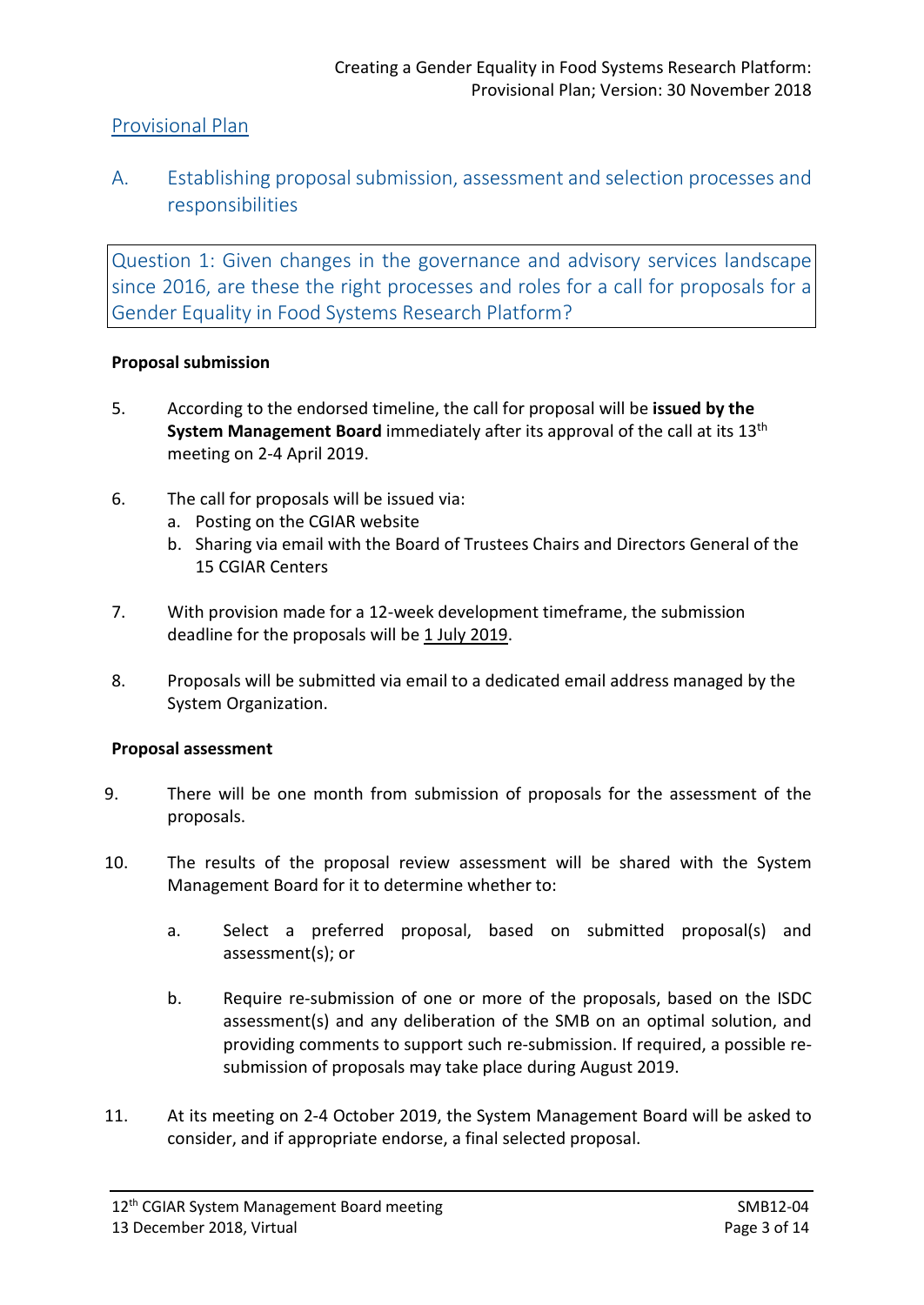- 12. At the  $9<sup>th</sup>$  System Council meeting in November 2019, approval of the selected proposal will be sought as well as approval for funding for the Platform for the 2020- 2021 period.
- B. Developing the call for proposals

Question 2: Is the approach (elements, format, length) used for the call for proposals for the 2017-2022 Portfolio fit for purpose for the call for proposals for a Gender Equality in Food Systems Research Platform?

- [1](#page-3-0)3. The call for proposals for the 2017-2022 CGIAR Research Program Portfolio (CRP2)<sup>1</sup> that was issued on 19 December 2015, included guidance for full proposals for Platforms.
- 14. In Section 4 on Platforms in the call for proposals the following elements were requested:

| <b>Element</b>                                                                                | <b>Description</b>                                                                                                                                                                                                                                                                                                                                                                                                                                                                                                                                                                                                                 | <b>Pages</b>   |
|-----------------------------------------------------------------------------------------------|------------------------------------------------------------------------------------------------------------------------------------------------------------------------------------------------------------------------------------------------------------------------------------------------------------------------------------------------------------------------------------------------------------------------------------------------------------------------------------------------------------------------------------------------------------------------------------------------------------------------------------|----------------|
| <b>Title of Platform.</b>                                                                     |                                                                                                                                                                                                                                                                                                                                                                                                                                                                                                                                                                                                                                    |                |
| <b>Rationale and scope</b>                                                                    | A strategic case should develop the relevance of the<br>proposal to meet CGIAR science priorities and to<br>contribute service functions useful for the<br>improvement of agriculture internationally. State the<br>overarching case for the Platform for adding value in<br>line with the international public goods nature of<br>CGIAR; include problem statements; as part of the<br>background analysis identify competitive/ comparative<br>advantage i.e. why the proposing institute(s) should<br>provide the requested capability (skills and resources<br>required); provide scientific rationale; scope and<br>concepts. | Max 4<br>pages |
| <b>Platform structure</b><br>and modules.                                                     | Provide brief overview and show how the<br>collective of modules will contribute to a coherent,<br>outward-facing capability for CGIAR. In addition,<br>describe the interface of this platform with other CGIAR<br>platforms and programs.                                                                                                                                                                                                                                                                                                                                                                                        | Max 2<br>pages |
| Impact pathway<br>and contribution to<br>theory of change of<br>the CGIAR and its<br>programs | Describe how the Platform outputs will be provided to<br>CGIAR and other users to contribute to overall CGIAR<br>outcomes, and how those impacts will result.                                                                                                                                                                                                                                                                                                                                                                                                                                                                      | Max 1<br>page  |

<span id="page-3-0"></span><sup>1</sup> Available at: [https://cgspace.cgiar.org/bitstream/handle/10947/4127/CGIAR-2ndCall-](https://cgspace.cgiar.org/bitstream/handle/10947/4127/CGIAR-2ndCall-GuidanceFullProposals_19Dec2015.pdf?sequence=1)[GuidanceFullProposals\\_19Dec2015.pdf?sequence=1](https://cgspace.cgiar.org/bitstream/handle/10947/4127/CGIAR-2ndCall-GuidanceFullProposals_19Dec2015.pdf?sequence=1)

<u>.</u>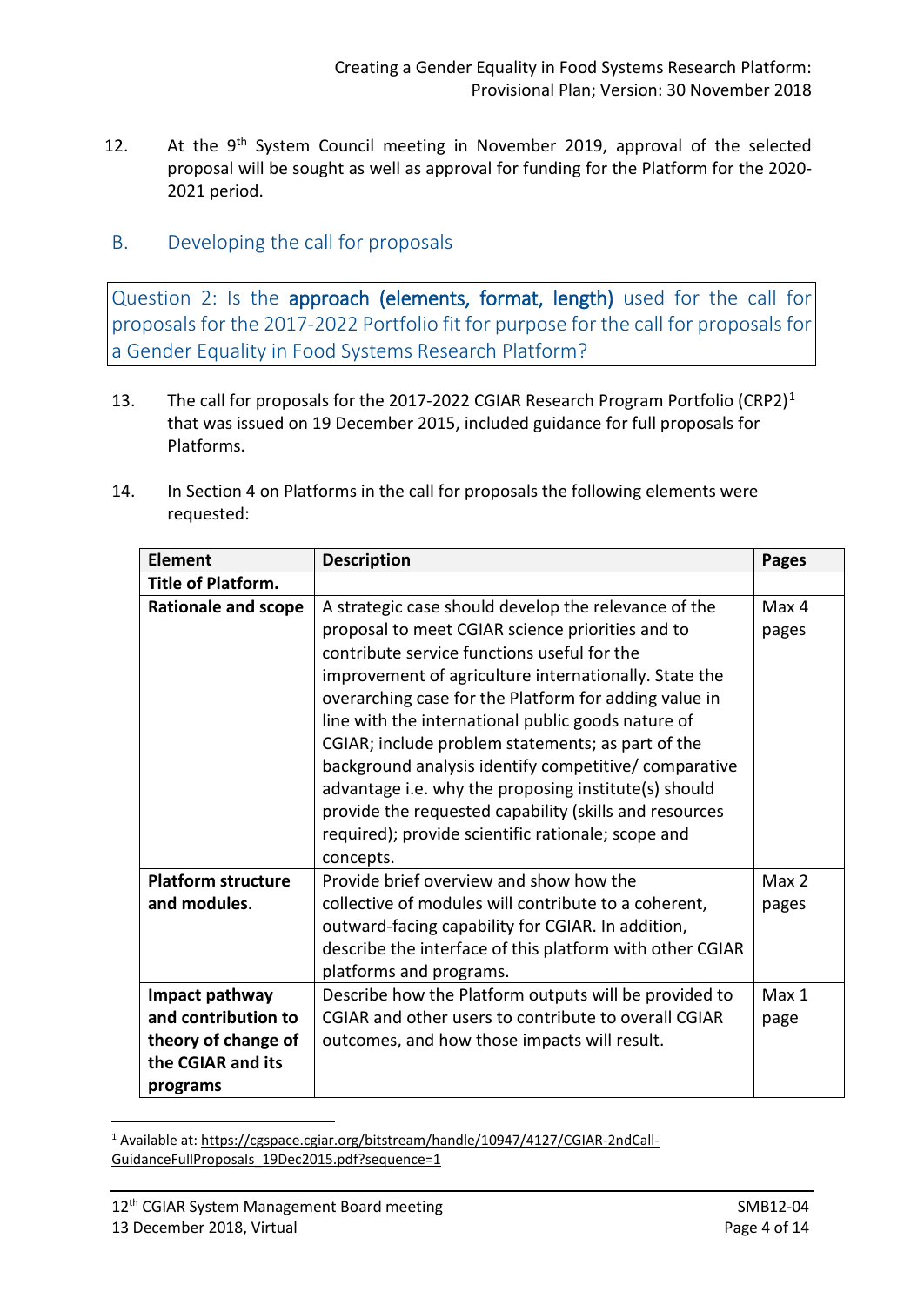| <b>Element</b>       | <b>Description</b>                                                                                                                                                                                                 | <b>Pages</b>     |
|----------------------|--------------------------------------------------------------------------------------------------------------------------------------------------------------------------------------------------------------------|------------------|
| Capacity             | Provide a CapDev strategy as it applies to the Platform                                                                                                                                                            | Max 1            |
| development          | with proposed activities. (An Annex with more details)                                                                                                                                                             | page             |
| Platform             | Describe the scientific leadership, how the Platform will                                                                                                                                                          | Max 2            |
| leadership,          | be managed and how it will be effectively linked to the                                                                                                                                                            | pages            |
| management and       | overall arrangement for genetic resources platforms                                                                                                                                                                |                  |
| governance.          | governance in CGIAR (where this applies).                                                                                                                                                                          |                  |
| <b>Business case</b> | The business case should describe the capabilities of<br>the Platform proposed, identifying a number of clear,<br>measurable, high-level objectives which<br>justify its establishment, and should include:        | 6-7 pages        |
|                      | A statement of the relevant expertise and track<br>٠<br>record of institutes and key personnel who will be<br>involved (linked to an Annex with cvs), and how this<br>expertise will be maintained.                | Max 1<br>page    |
|                      | A statement of how access to materials, sites,<br>services and networks will be carried out,<br>supported and maintained.                                                                                          | Max 1<br>page    |
|                      | A description of the interactions between the<br>$\bullet$<br>Platform with users, beneficiaries and other key<br>institutions and how these will be maintained. (An<br>Annex on listing cross CRP collaborations) | Max 1<br>page    |
|                      | Intellectual asset management. Explain adherence<br>to CGIAR principles, guidelines. (An additional<br>Annex with more specific objectives for the<br>Platform in IP management.)                                  | Max half<br>page |
|                      | Open access management. Explain adherence to<br>CGIAR principles, guidelines. (An Annex with more<br>specific objectives for the Platform in data<br>management.)                                                  | Max half<br>page |
|                      | <b>Communication strategy.</b> Explain communication<br>$\bullet$<br>strategy for the Platform.                                                                                                                    | Max half<br>page |
|                      | Risk management. Describe risks to platform<br>function and sustainability.                                                                                                                                        | Max 1<br>page    |
|                      | A more detailed breakdown of the costs specified<br>in the Budget summary.                                                                                                                                         | Max 1<br>page    |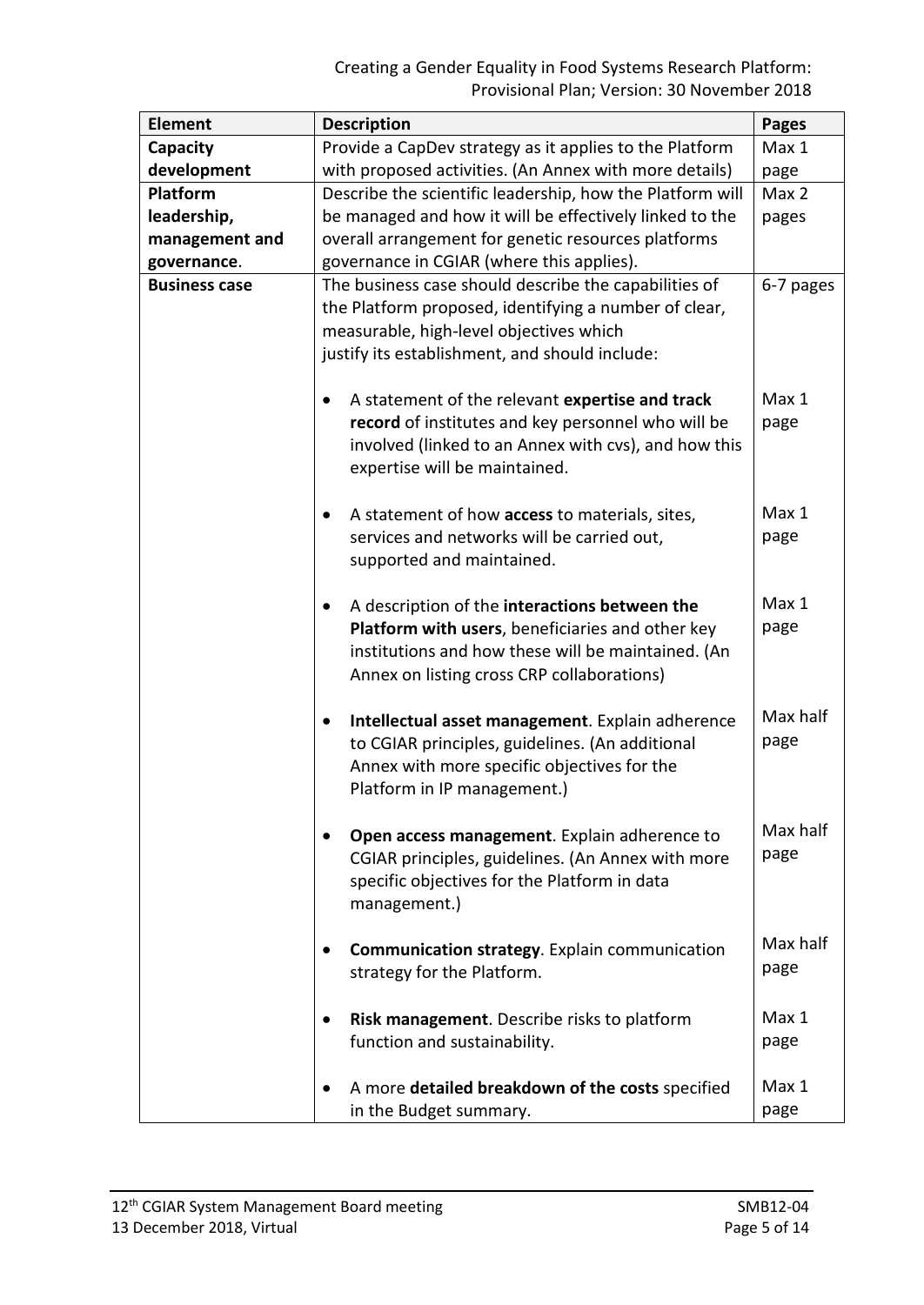| <b>Element</b>          | <b>Description</b>                                     | <b>Pages</b> |
|-------------------------|--------------------------------------------------------|--------------|
| <b>Budget narrative</b> | Provide the cost structure, expected sources of        | Max 1        |
| summary                 | budgetary support for the Platform and necessary       | page         |
|                         | planning for its sustainability. Fill out the Platform |              |
|                         | budget narrative template.                             |              |

- 15. The expectation for the format of the submissions was that it would be **20 total pages**, noting that proposed page limits are for **text only** (**Calibri, font size 11**); excluding tables and figures.
- 16. A possible adaptation of this template that could be used for a call for proposals for a Gender Equality in Food Systems Research Platform based on the principles and requirements endorsed by the SMB and SC can be found in Appendix II.

## C. Confirming criteria for assessment

Question 3a: Are the 2015 Platform assessment criteria still relevant for the call for proposals for a Gender Equality in Food Systems Research Platform?

- 17. In the '*2017-2022 CGIAR Research Program Portfolio: Final Guidance for Full Proposals*' issued on 19 December 2015, the assessment criteria for platforms (section 4.4) included:
	- a. A statement that "The platforms are envisaged as CGIAR system-level service platforms and will therefore be judged (and ultimately monitored) on the appropriateness and efficiency of their services and outputs to users, rather than the outcome focus of the programs-nevertheless a clear relationship should be established in terms of platform goals and illustrated demand from programs.
	-

b. Criteria for assessment of Platforms including:

| 2015 agreed Criteria for            | Description/notes/examples                             |
|-------------------------------------|--------------------------------------------------------|
| <b>Platforms</b>                    |                                                        |
| The extent to which the             | i.e. alignment with SRF and feasible contribution to   |
| platform will contribute to         | targets described in the Results Framework             |
| key strategic needs of              |                                                        |
| <b>CGIAR</b>                        |                                                        |
| <b>Comparative and</b>              | Evidence - e.g. summary of the state of the art in the |
| competitive advantage of            | area and any lessons learned from previous or related  |
| <b>CGIAR and ability to deliver</b> | efforts - to explain why CGIAR should lead the         |
|                                     | proposed platform                                      |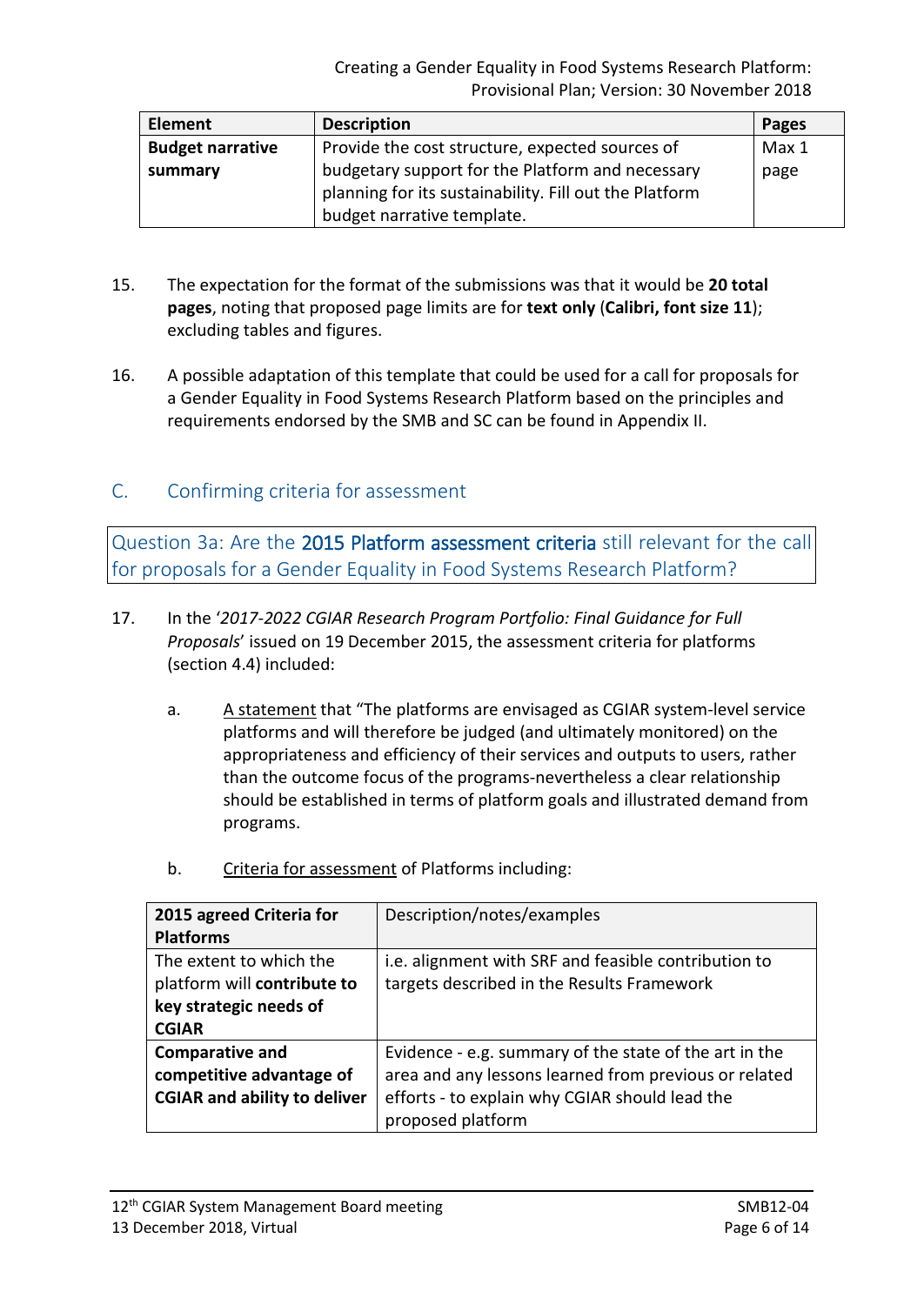| 2015 agreed Criteria for            | Description/notes/examples                                 |
|-------------------------------------|------------------------------------------------------------|
| <b>Platforms</b>                    |                                                            |
| <b>Partnerships</b>                 | Including such elements as the underlying strategy and     |
|                                     | advantages of partner choices, recognition of particular   |
|                                     | strengths and weaknesses—and how these will be             |
|                                     | addressed.                                                 |
| <b>Coherence and added</b>          | The extent to which the organization of the platform       |
| value of the platform to            | can add value to CGIAR programs and the cross-cutting      |
| the CRP portfolio and               | interactions between other platforms and programs.         |
| external users                      |                                                            |
| <b>Track record and credibility</b> | e.g. skills, experience, and capacity of the               |
| of the team                         | proposed lead as well as partners and collaborators to     |
|                                     | deliver fully and in a timely manner on the proposed       |
|                                     | activities.                                                |
| <b>Mechanisms for assuring</b>      | e. g. demonstration that effective means for data          |
| the quality of data and of          | collection, and for ensuring data curation and its utility |
| science.                            | for sharing are in place; the adequacy of the plans for    |
|                                     | engagement with the research community; the                |
|                                     | adequacy of linkages to other institutes and providers;    |
|                                     | the quality and efficiency of platform arrangements,       |
|                                     | outputs and services.                                      |
| Governance and                      | Are the leadership, management and governance              |
| management                          | arrangements appropriate to CGIAR responsibilities for     |
|                                     | stewardship and IPG use, including for partnership         |
|                                     | management.                                                |
| The business case                   | Whether the proposed business case will ensure             |
|                                     | sustainability of the CGIAR capability.                    |
| <b>Appropriateness of budget</b>    | No descriptor provided                                     |
| in relation to the activities       |                                                            |
| proposed                            |                                                            |

18. At the  $7<sup>th</sup>$  System Council meeting, the Chair of the Independent Science and Partnership Council (ISPC) raised the question of whether the 2015 agreed criteria for assessment of a CGIAR Platform should be revisited, and the System Council requested that this be considered in the developing of the call for proposals.

Question 3b: If the 2015 Platform assessment criteria should be reviewed, what is the appropriate consultation process for reviewing the assessment criteria that should be undertaken?

19. In order to confirm the criteria for assessment of the proposal(s) for a Gender Equality in Food System Research Platform, the following consultation process is envisioned: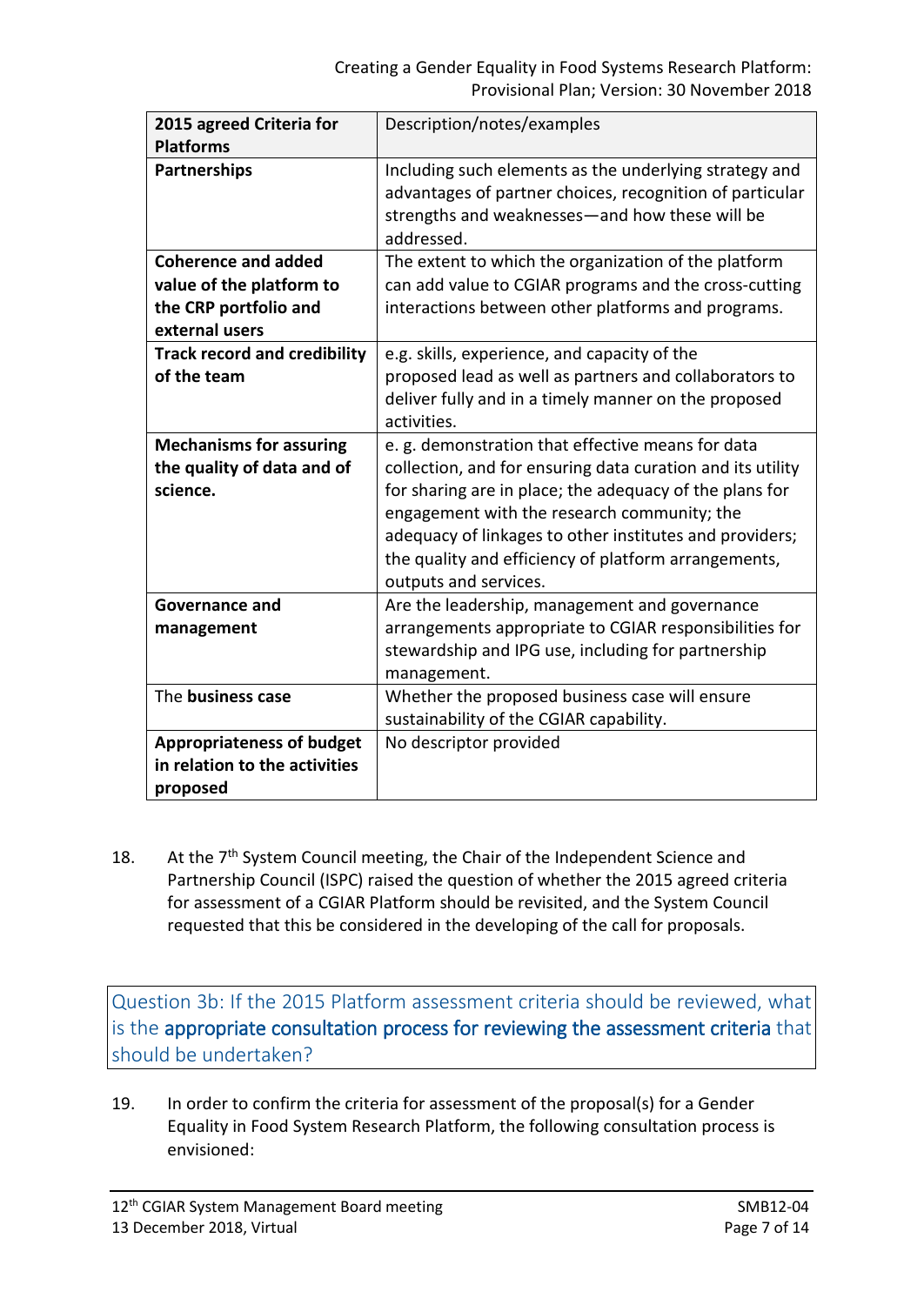- a. **December 2018- Action requested from SMB12:** The Board is asked to consider the criteria used for assessing Platforms for the 2017-2022 CGIAR Research Portfolio and provide any inputs as necessary.
- b. **January-February 2019-** Engaging with:
	- a. The **Independent Science for Development Council (ISDC)**, noting that in the ISDC TOR, in article 3.6 a, it states that:

*"For new calls for proposals for a whole portfolio or major additional elements, and based on System Council deliberations on foresighting studies and horizon scanning activities, identifying for consideration and strategic direction by the System Council in advance of System Management Board adoption for the call for proposals:*

- *iii. Efficient processes for calling for and assessing proposals, including the appropriate proposal assessment metrics as well as linkages between proposals to achieve the high-level outcomes of a call for proposals;"*
- b. The **System Council and particularly key, interested Funders,** to gather any inputs to make sure that the process overall, and in particular on how proposals will be assessed, align with the expectations that the System Council has expressed in SC6 and SC7.
- c. **March 2019- Approval sought from System Council**: If required, approval of the criteria for assessment for the Platform will be sought via electronic means before the call is issued.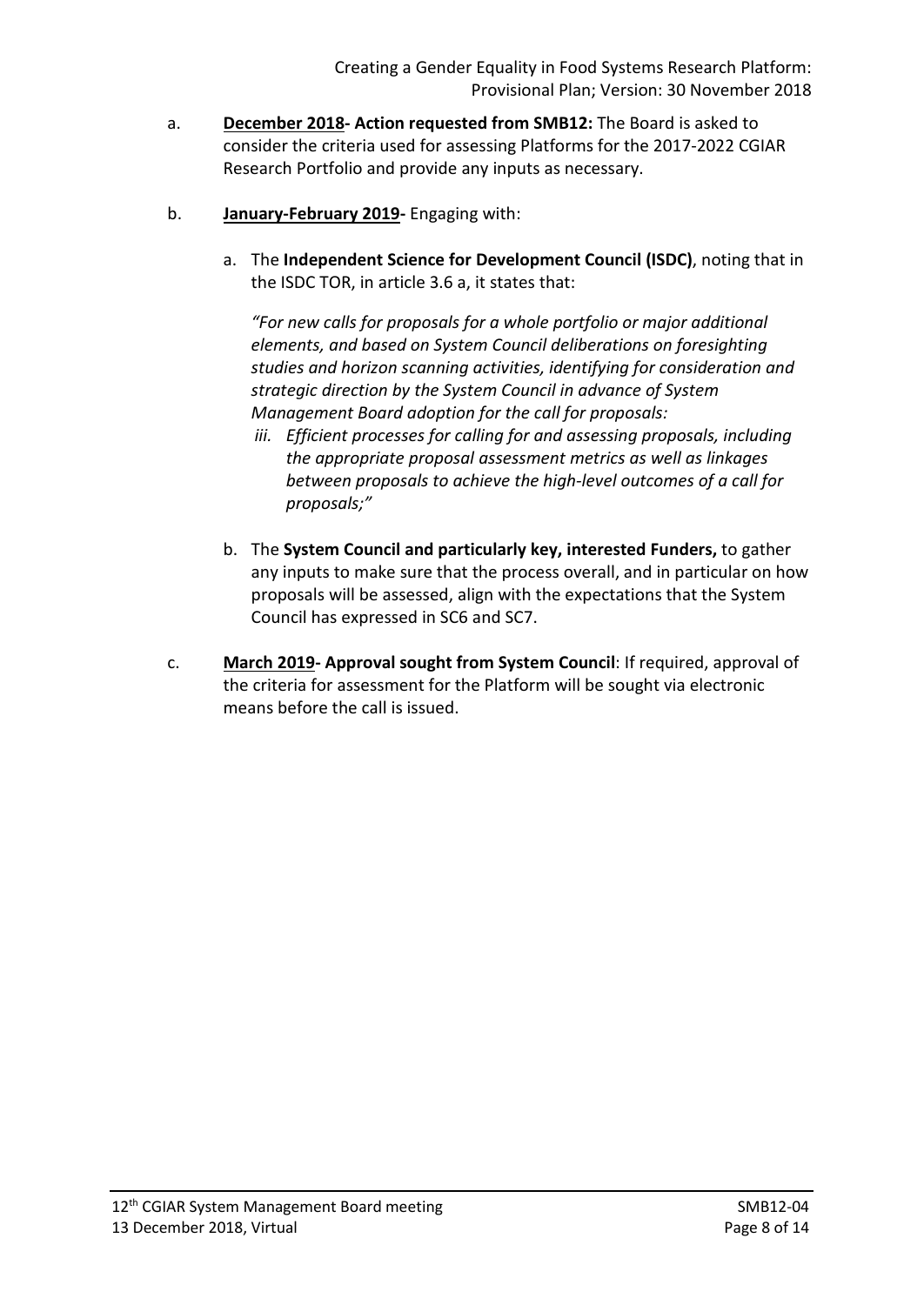# Appendix 1. Outline of steps taken

- 1. At the 6<sup>th</sup> System Council meeting, held in Berlin in May 2018, the System Council **endorsed** the concept that the currently named 'CGIAR Collaborative platform for gender research' become elevated to a fully-fledged **CGIAR Platform**, making it of equivalent status to the Excellence in Breeding, Big Data and Genebanks Platforms.
- 2.
- Global leadership on gender equality and agriculture research that has transformative impacts
- Greater visibility for innovative work on gender equality research conducted across CGIAR
- Stronger convening power of the Platform
- Full embedding of gender equality in the fabric of CGIAR
- Greater ability to absorb and deploy finance to leverage gender equality integration across CGIAR
- Facilitating more extensive engagement of CRP directors and other program elements
- Access to a wider set of funding pathways
- More prominence in System reporting
- 3. As a related action, the System Council further asked that by not later than the System Council's 7th meeting (15-16 November 2018) **the System Management Board ('SMB') will advise the System Council on the outcome of SMB discussions/decision-making** on the following themes for a **Gender Equality Research Platform**, with the same status as the three other CGIAR Platforms:
	- Arrangements: hosting, leadership and partnerships and timing
	- Funding modalities
	- Scale and scope of activities
- 4. After SC6, the Gender Champions of the System Management Board, supported by the System Management Office, convened a workplan focused on strengthening gender equality in CGIAR's research and workplaces with the support, including financial resources, of ACIAR, BMGF and IDRC. The planning was undertaken with a Gender Equality and Diversity Reference Group composed of representatives of stakeholders across the CGIAR System, which resulted in:
	- a. A stock-take on gender-related activities and testing of various future scenarios with stakeholders across the System
	- b. Distinct workstreams for gender in research and gender in the workplace, recognizing the importance and possible synergies between the two, but that the development of each should take place separately.
	- c. The identification of key elements for a framework for CGIAR's gender in research to make a business case.
	- d. A series of options for achieving an elevated CGIAR Platform on Gender Equality in Research for consideration and adoption by the SMB (in October 2018)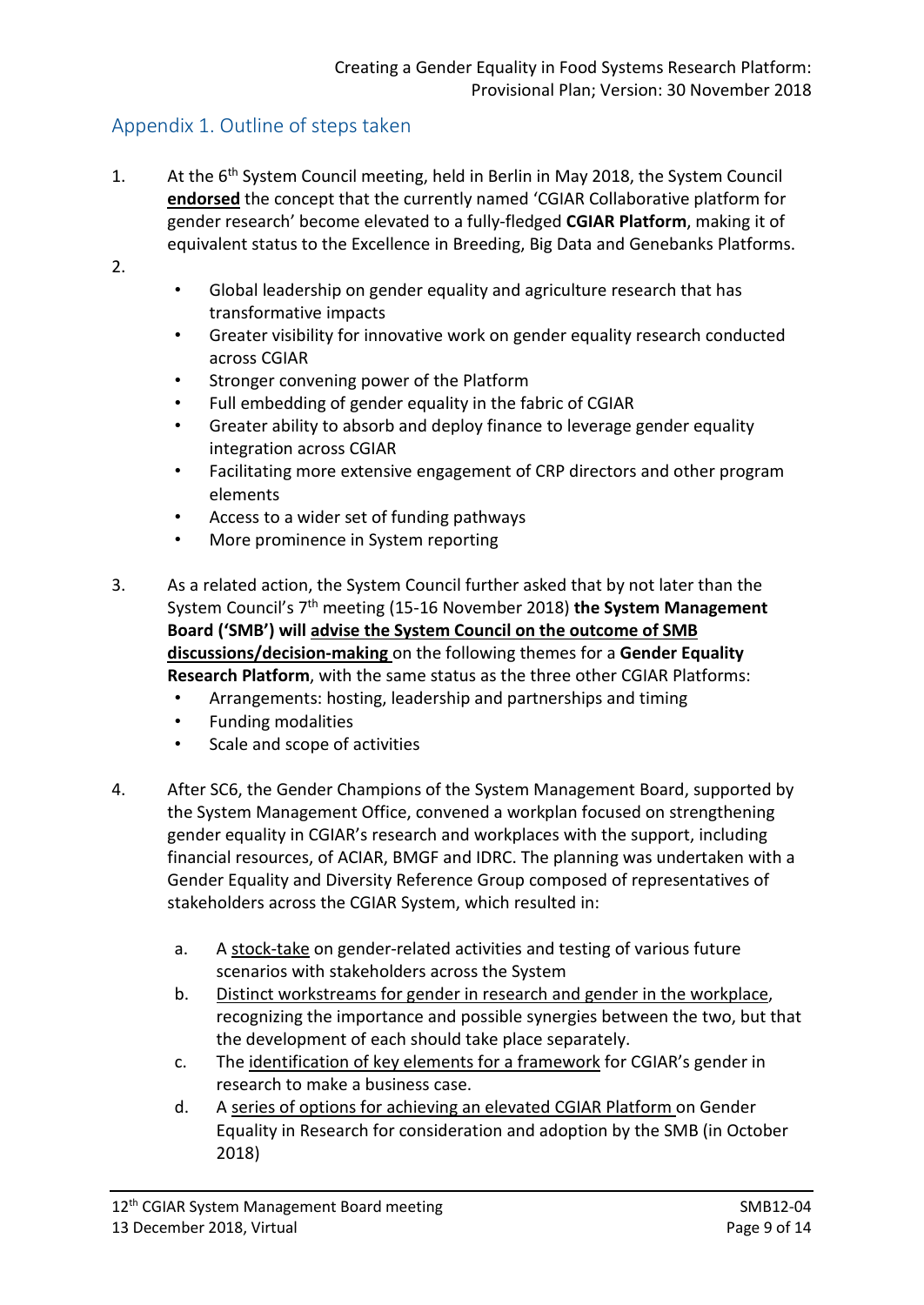- e. The integration of gender equality, diversity and inclusion principles more prominently in the inaugural 2019-2021 CGIAR System 3-year Plan than seen at SC6
- 5. At the System Management Board's 11<sup>th</sup> meeting, held virtually on 25 October 2018. the Board considered perspectives from the 'Gender Equality and Diversity Reference Group' on strengthening gender equality and inclusion in CGIAR's research and workplace, particularly:
	- a. Options for a possible organizational structure of a 'Gender Platform'; and
	- b. Possible arrangement to advance gender, diversity and inclusion in CGIAR's workplaces.
- 6. The Board **adopted the recommendation** that for SMB12 (13 December 2018), the Board be presented with a more articulated plan for issuing a call for proposals for a new Platform that would respond to the following agreed set of principles and requirements:
	- Overall the Platform should demonstrate **CGIAR as a clear steward** of its gender research work
	- The Platform should **address the strategic and operational objectives** outlined in the business case.
	- Proposals should be submitted by **a CGIAR Center as Lead Center**, which would carry overall fiduciary and programmatic responsibility for the Platform vis-a-vis the System Organization, and which would preferably work in **partnership with one or more CGIAR Centers as significant implementing partners**
	- **Platform Director** with senior-level gender expertise
	- Platform should be **hosted by a CGIAR Center, preferably in a multi-Center location (not necessarily in Lead Center HQ)**
	- **Arrangements for Platform activities** should be clearly articulated in the proposal, and should maximize involvement of other CGIAR entities
	- Additional governance through **advisory body** with a balance of perspectives from within CGIAR and from outside.
	- **Adequate funding** to be provided via the FinPlan with a resource mobilization strategy to outline additional fundraising by the Platform, plus a strategy for using funding to support wider gender research
	- **Platform should have specific mechanisms for engaging gender researchers** including building on positive activities undertaken currently by the Gender collaborative platform and ensure robust mechanisms for monitoring and reporting at System-level. A clear plan to outline necessary transition between current and future structures

## 7. **The Board recommended the following timeline:**

• SC7 (15-16 November 2018) – strategic inputs from SC on overall scale, scope of activities and funding modalities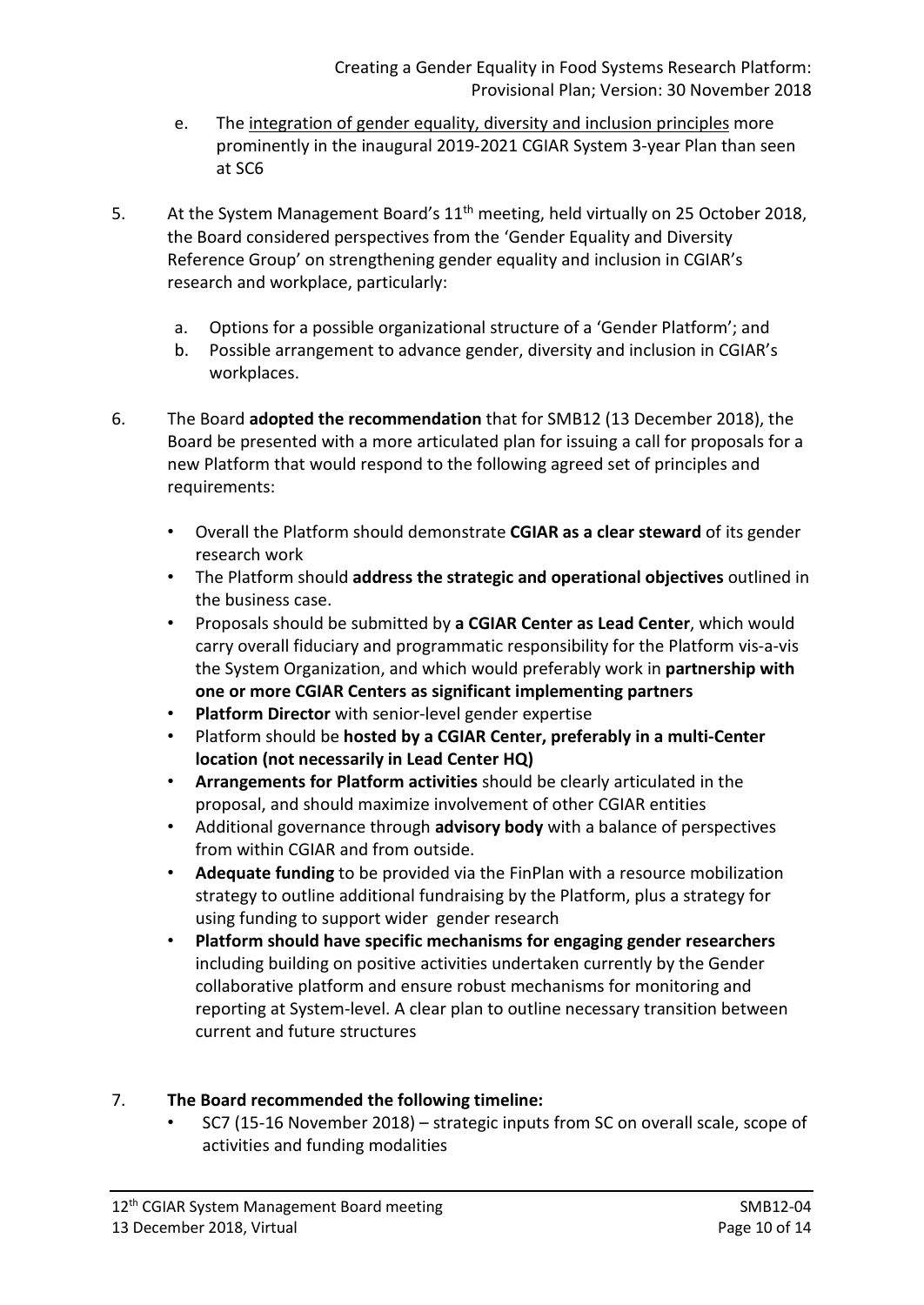- SMB12 (13 December 2018) detailed plan presented for SMB approval
- Feb-March 2019 Preparing call for proposals taking into account ISDC inputs on assessment criteria
- SMB13 (2-4 April 2019) Approve and issue call for proposals (12-week development timeframe)
- 1 July 2019 Proposal submission deadline
- During July Proposal assessment process
- During August Possible proposal re-submission period (if required)
- SMB Sept 2019 for endorsement of selection
- SC9 November 2019 approval of proposal and funding for 2020-2021period (within business plan period)
- 8. The System Council endorsed at its  $7<sup>th</sup>$  meeting in November 2018 the System Management Board's recommended timeline and process to call for an elevated 'Gender Equality in Food Systems Research Platform', to commence from 1 January 2020 (SC/M7/AP1). And as a related action the System Council requested that, in developing the call for proposals, the 2015 agreed criteria for assessment of a CGIAR Platform be revisited, and if required, that the System Council be requested to approve revised proposal assessment criteria before the call is issued.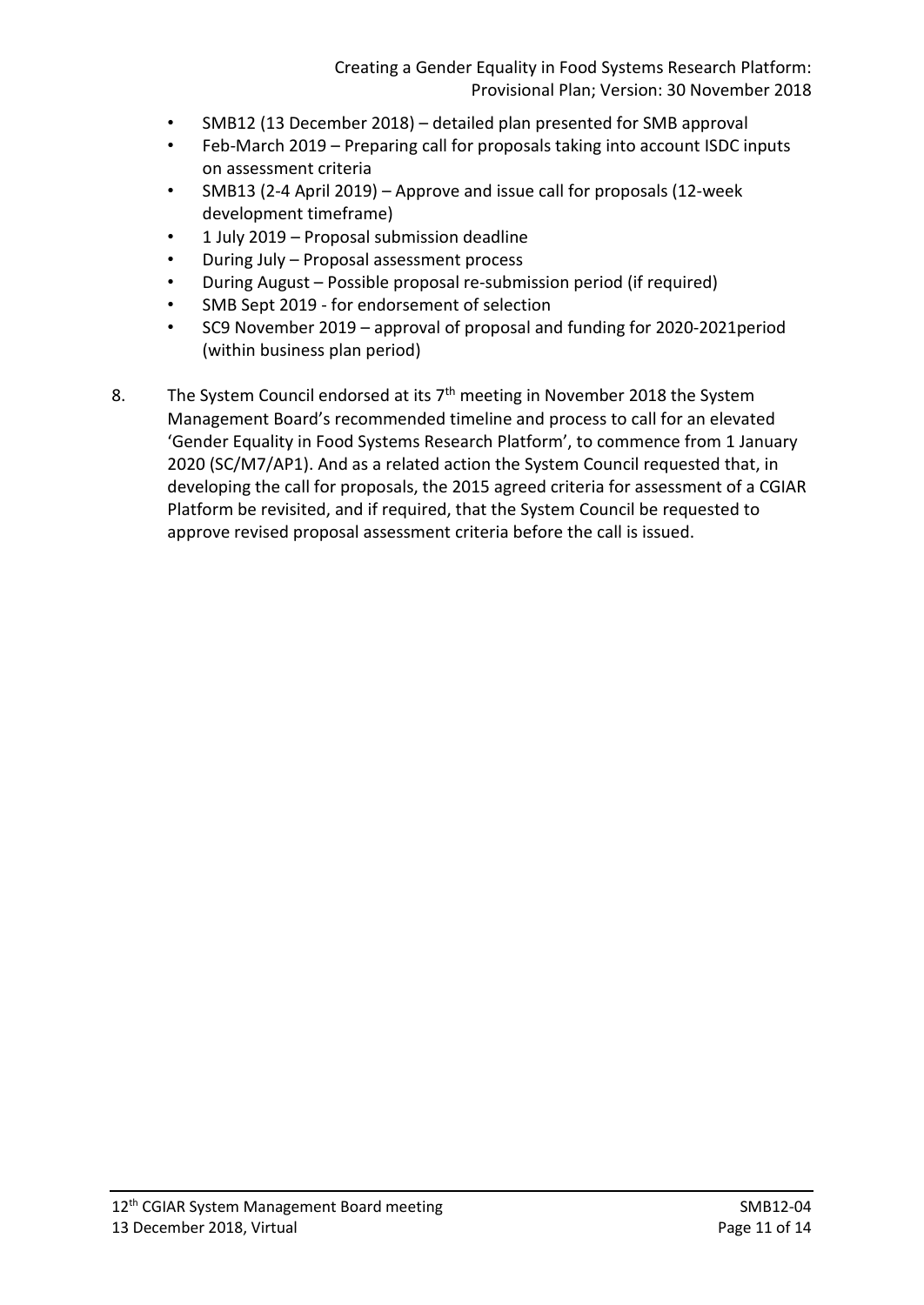Appendix II. For consultation: A possible adaptation of the 2017-2022 Call for Proposals for a call for a Gender Equality in Food Systems Research Platform

- 1. The call for proposals would be framed by an **overarching business case** for the Platform which should work towards:
	- a. The Vision: CGIAR will provide global leadership on strategic gender and inclusion research in food systems
	- b. Goal: Agricultural research for development (ARD) innovations and impacts are amplified by the CGIAR's engagement of world-class gender expertise and global stewardship of cutting-edge gender research
	- c. Two important, interdependent strategic objectives are to:
		- i. Promote and integrate high-quality gender research within the CGIAR's research programming (CRPs, Platforms, Centers)
		- ii. Address through global leadership the evidence gaps on what works for gender equality in ARD
	- d. The operational objectives to be worked towards should be to:
		- i. Provide global leadership on strategic gender research in food systems
		- ii. Strengthen the quality, rigor and uptake of gender research by CRPs and other CGIAR programs
		- iii. Support opportunities for scientific exchange among gender researchers, CGIAR and external
		- iv. Strengthen CGIAR's capacities to deliver strategic gender research
		- v. Ensure robust monitoring, reporting and influence of CGIAR's gender research
		- vi. Increase the ability to attract funding in support of strategic gender research
	- e. Aiming at an outcome of 'closing the gender gap in equitable access to resources, information and power in the agri-food system by 2030', as included in the CGIAR Strategy and Results Framework 2016-2020
- 2. The call for proposals would ask for the same elements to be articulated as in the 2017-2022 call for proposals with some modifications and additions to reflect the endorsed principles and requirements, as follows:
	- **a. Title of Platform.** Gender Equality in Food Systems Research Platform
	- **b. Rationale and scope**. [Max. 4 pages text]
		- The proposal should articulate the **strategic case** for a Platform that addresses the vision, goal, strategic and operational objectives and outcome outlined in the business case.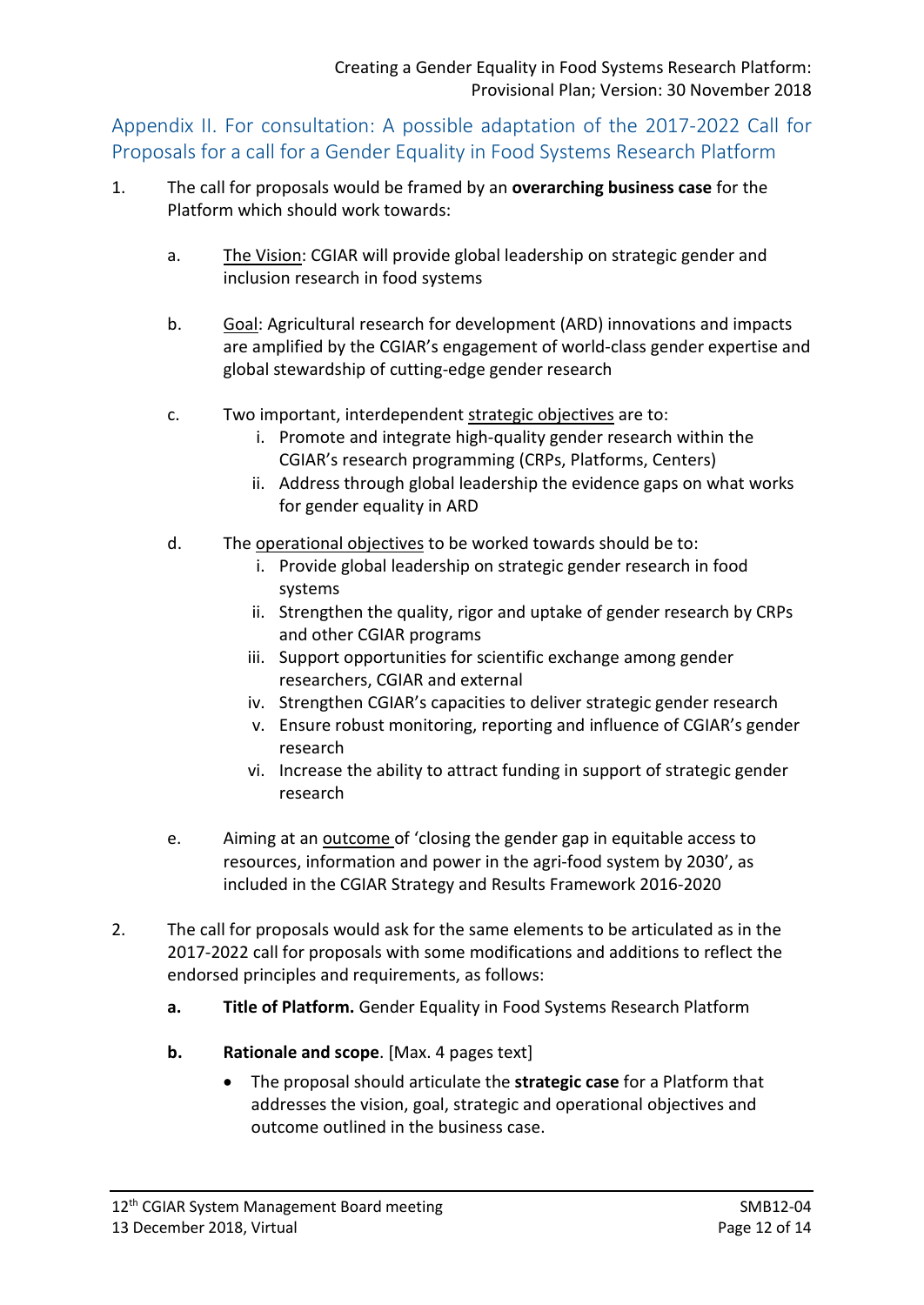- Demonstrate CGIAR as a clear **steward of its gender research work** through this Platform.
- Identify **competitive/comparative advantage** of the CGIAR Center which as the Lead Center would carry overall fiduciary and programmatic responsibility for the Platform vis-à-vis the System Organization, as well as the other CGIAR Centers which would work as significant implementing partners.

## **c. Platform structure and arrangements**. [Max. 2 pages text]

- **Describe arrangements for hosting of the Platform**, noting: Requirement: The Platform shall be hosted by a CGIAR Center Principle: Preference for hosting in a multi-Center location (not necessarily in Lead Center HQ)
- **Describe how the Platform will be structured and arrangements for its activities**, noting:

 Principle: Arrangements for the Platform's activities may follow current CGIAR Platforms' use of a modular approach or adopt another approach that supports the strategic and operational objectives outlined. Intended arrangements should be clearly articulated in the proposal, and should maximize involvement of other CGIAR entities. Requirement: A clear plan to outline the transition of successful activities and processes of the current collaborative platform into arrangements of the proposed Platform.

• **Describe the interface of this platform with other CGIAR programs and platforms**.

## **d. Impact pathway and contribution to theory of change of CGIAR**.

[Max. 1 page text]

Describe how the Platform outputs will be provided to CGIAR and other users to contribute to overall CGIAR outcomes, and how those impacts will result.

- **e. Capacity development**. [Max. 1 page text; link to more detailed annex] Provide a CapDev strategy as it applies to the Platform with proposed activities.
- **f. Platform leadership, management and governance**. [Max. 2 pages text] Describe the scientific leadership, how the Platform will be managed and how to will be effectively linked to overall arrangements for governance in CGIAR, noting:

Principle: The Platform will have an advisory body with a balance of perspectives from within CGIAR and from outside.

Requirement: The Platform Director shall be a senior-level position with substantial gender expertise.

**g. Business case.** [10 pages text]